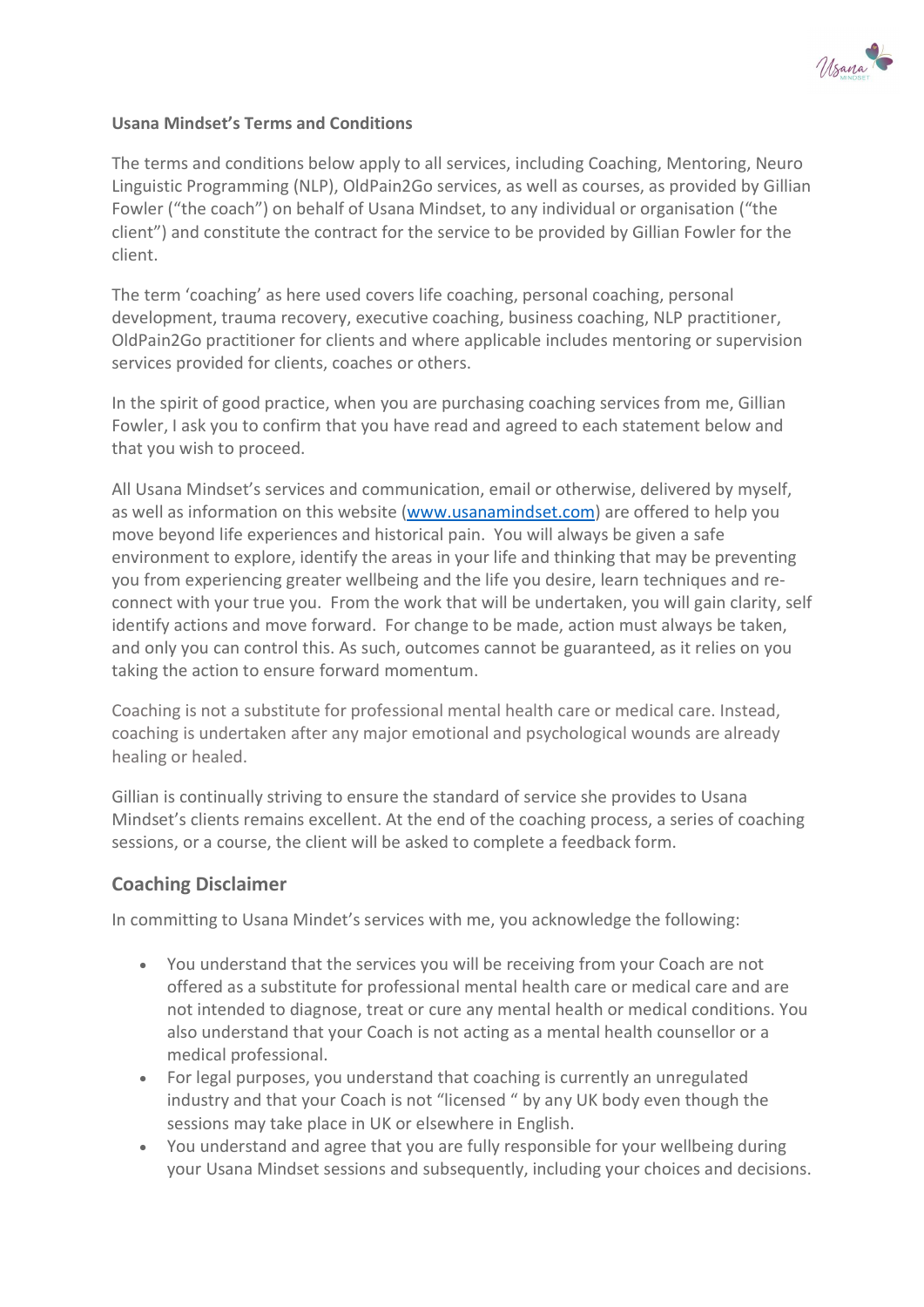

- You understand that coaching and Usana Mindset's other services are not a substitute for counselling, psychotherapy, psychoanalysis, mental health care or substance abuse treatment, and you will not use it in place of any form of therapy.
- You understand that all comments and ideas offered by your Coach are solely for the purpose of aiding you in achieving the defined goals you create with your Coach. You have the ability to give your informed consent, and hereby give such consent to your coach to assist you in achieving such goals and understand that results are not guaranteed.
- You understand that to the extent our work together involves personal development, career or business, your Coach is not promising outcomes included but not limited to trauma recovery, personal introspection, increased personal happiness, career progression, profitability and/or business success.

## Data Protection

Usana Mindset is registered with the Information Commissioner as a Data Processor in compliance with the General Data Protection Regulations 2018 and any subsequent amendments and takes the security of all data you share with coach very seriously. Usana Mindset's Data Protection Policy is available on our website.

You understand that your Coach will protect your information as confidential unless you state otherwise in writing. If you report child abuse, elder abuse or neglect or threaten to harm yourself or someone else, you understand that necessary actions may be taken and your confidentiality agreement may be limited in this capacity. Furthermore, if your Coach is ordered by a court to provide information or to testify, she will do so to the extent the law requires.

## Data Security

Usana Mindset takes data security very seriously and will protect where possible, and our full data protection policy is available on our website. Whilst Usana Mindset and your coach will take all reasonable steps to secure your data, you understand and the use of technology is not always secure and you accept the risks of confidentiality in the use of email, text, phone, WhatsApp, Skype and any other technology.

### Waiver

You hereby release, waive, acquit and forever discharge your Coach, any agents, successors, assigns, personal representatives, executors, heirs and employees from every claim, suit action, demand or right to compensation for damages you may claim to have or that you may have arising out of acts or omissions by yourself or by your Coach as a result of the advice given by your Coach or otherwise resulting from the coaching relationship contemplated by this agreement.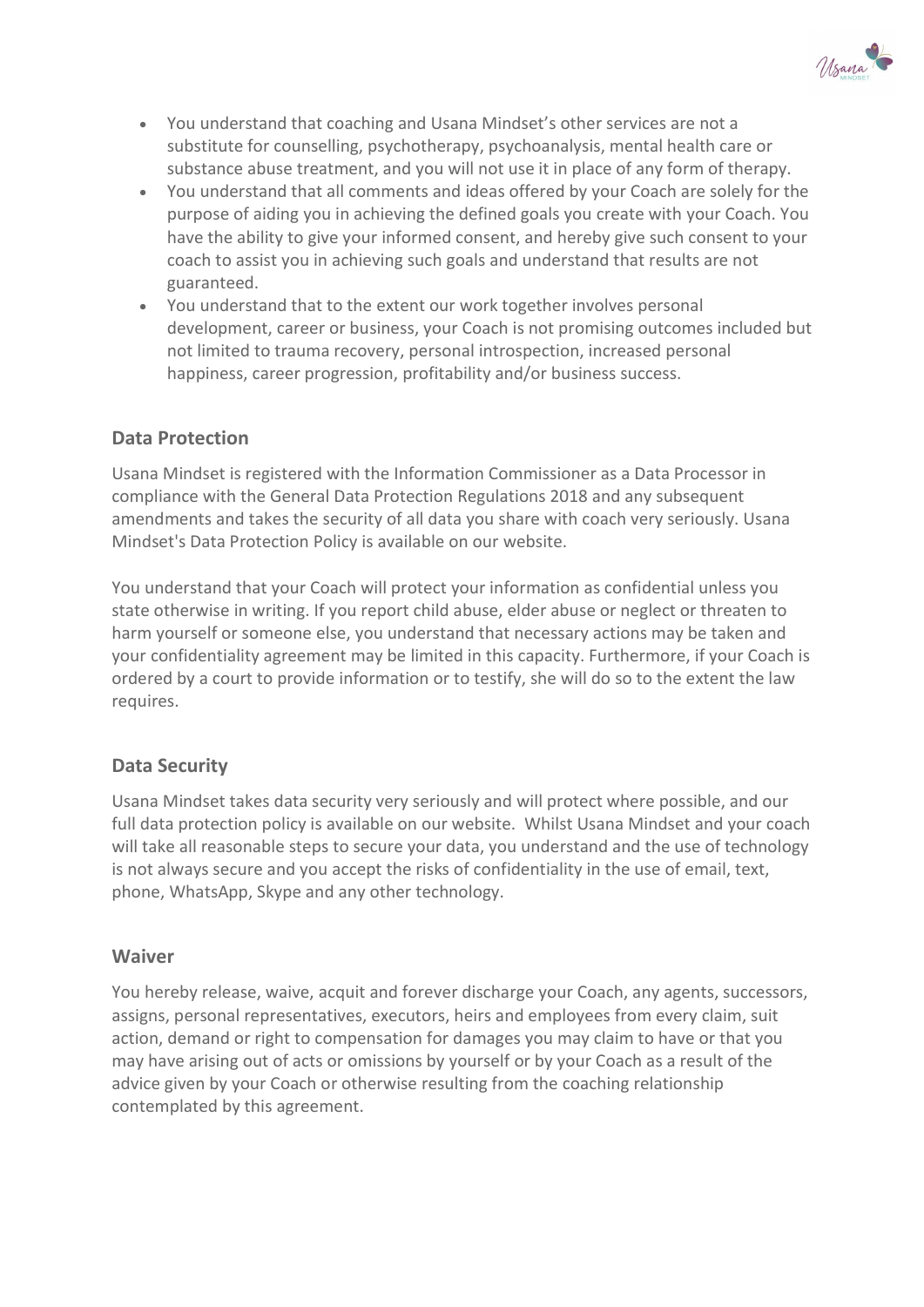

You further declare and represent that no promise, inducement or agreement not expressed in this agreement has been made to you to sign this agreement. This agreement shall bind your heirs, executors, personal representatives, successors, assigns, and agents.

## Terms & Conditions

The coaching schedule will be arranged between the Coach and the client and can be booked up to 3 months in advance. Gillian will recommend the frequency of coaching sessions based on a professional assessment of the client's requirements. This recommendation, or plan, is not binding and may be altered and adjusted throughout the coaching journey by mutual agreement, in accordance with the terms set out in this agreement.

Where no specific number is agreed, sessions will be provided on a session by session basis. However, for transparency, Coach and Client will agree on an initial number of sessions.

In return for the fees payable by the client (or by a third party on their behalf), Gillian agrees to provide the service as described below and in accordance with the terms and conditions set out below. The client agrees to pay fees for the service on the terms and conditions set out below (in situations where a third party pays the fees, the third party counts as an agent acting on behalf of the client).

The date that the first coaching session takes place shall be deemed to be the start date for the service. Where any client is unhappy with any of the terms and conditions, they can contact Gillian to discuss any concerns and see if they can be resolved before the first coaching session. Participation by any individual in the first coaching session constitutes acceptance of these terms and conditions.

## Format of Sessions for Coaching

Sessions are by phone either via Skype, FaceTime audio, WhatsApp audio or by telephone direct. In all cases, the client is responsible for calling the coach. The coach is open to other formats by mutual agreement. Gillian is responsible for ensuring that she is available for consultation at agreed times.

The length of each session is agreed by the Coach and Client at the time of initial and paid for accordingly at the time of booking. Where a package has been purchased, the payment plan will be made as according to the agreement at the time. Sessions may over-run by mutual agreement and be paid for retrospectively, but only if the Coach has no commitments immediately following the session.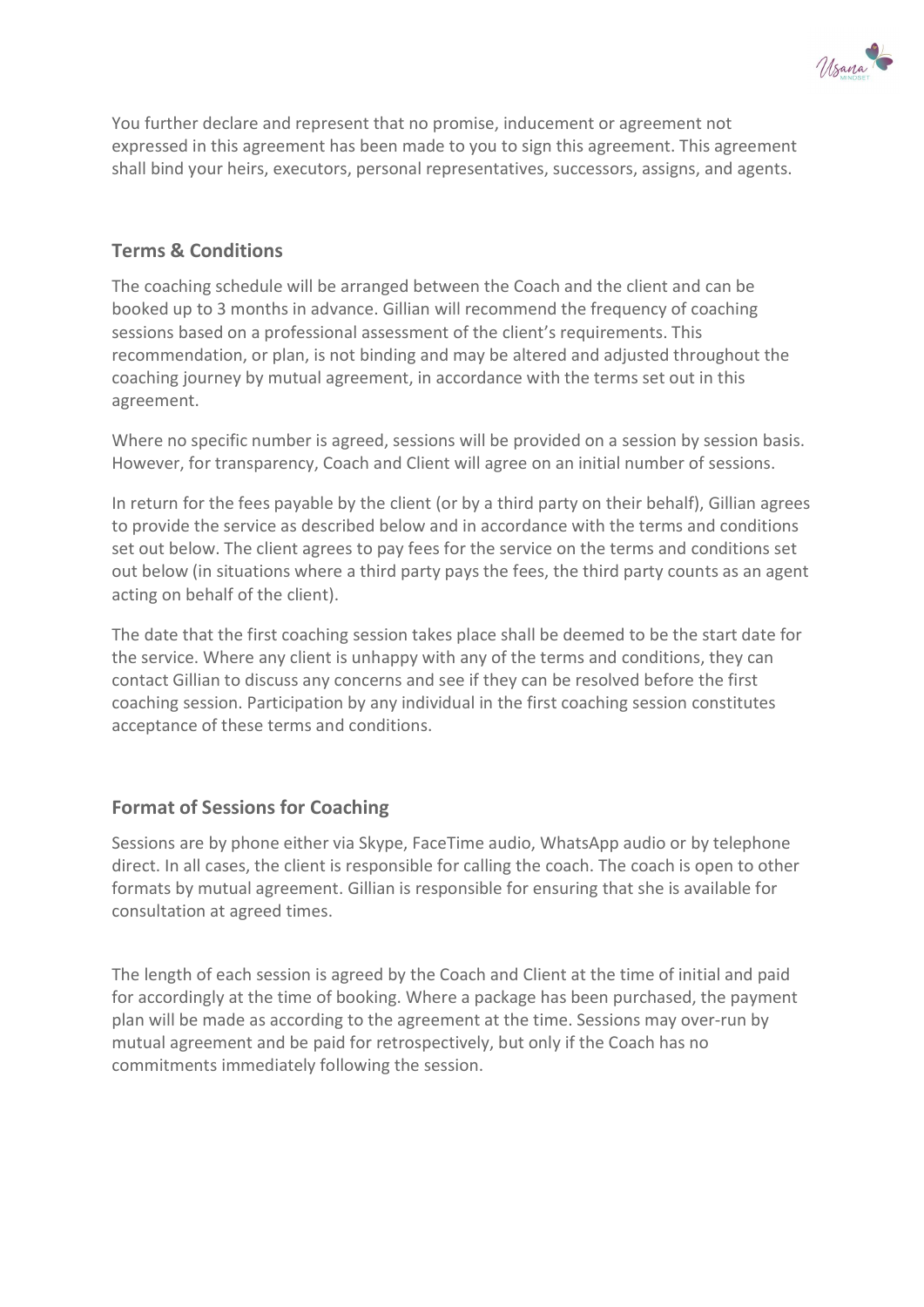

## Session and Course Fees

Gillian's current fees are stipulated prior to any Usana Mindset service being agreed and confirmed, and as such, made clear at the time of booking. Usana Mindset reserves the right to change these from time to time. Any payments for sessions paid in advance are honoured even if prices have risen between the point of booking and the time of session.

## Dates and Times of Sessions

The date and time of the first session and any subsequent session will be registered on the online agenda ("Calendly Scheduling") maintained on the website. Gillian agrees to maintain her availability to match that presented by the website, and to honour the sessions booked through the online bookings platform.

Sessions can only be re-arranged in accordance with the section in these terms and conditions headed "Re-arranging Sessions".

## Format of Courses

All course information will clearly state the format of each course, including live sessions, pre-recorded, combination. Where there are live interactions, these will take place over Zoom.

### Payment Terms

Fees can be paid online by debit or credit card, or by PayPal and Stripe payments gateway. Alternatively payments by standing order or by bank transfer may be made by mutual agreement.

Receipts and/or invoices are available, and where receipts are requested by the client, they will be sent by e-mail.

Fees are payable in advance of each coaching session unless otherwise agreed (Business Coaching may allow for payment on receipt of invoice). Where payment has not been received by Gillian in advance of a coaching session / Usana Mindset service, Gillian is not obliged to provide the session.

Where payment is required on receipt of invoice rather than in advance, a charge may be levied for late payment.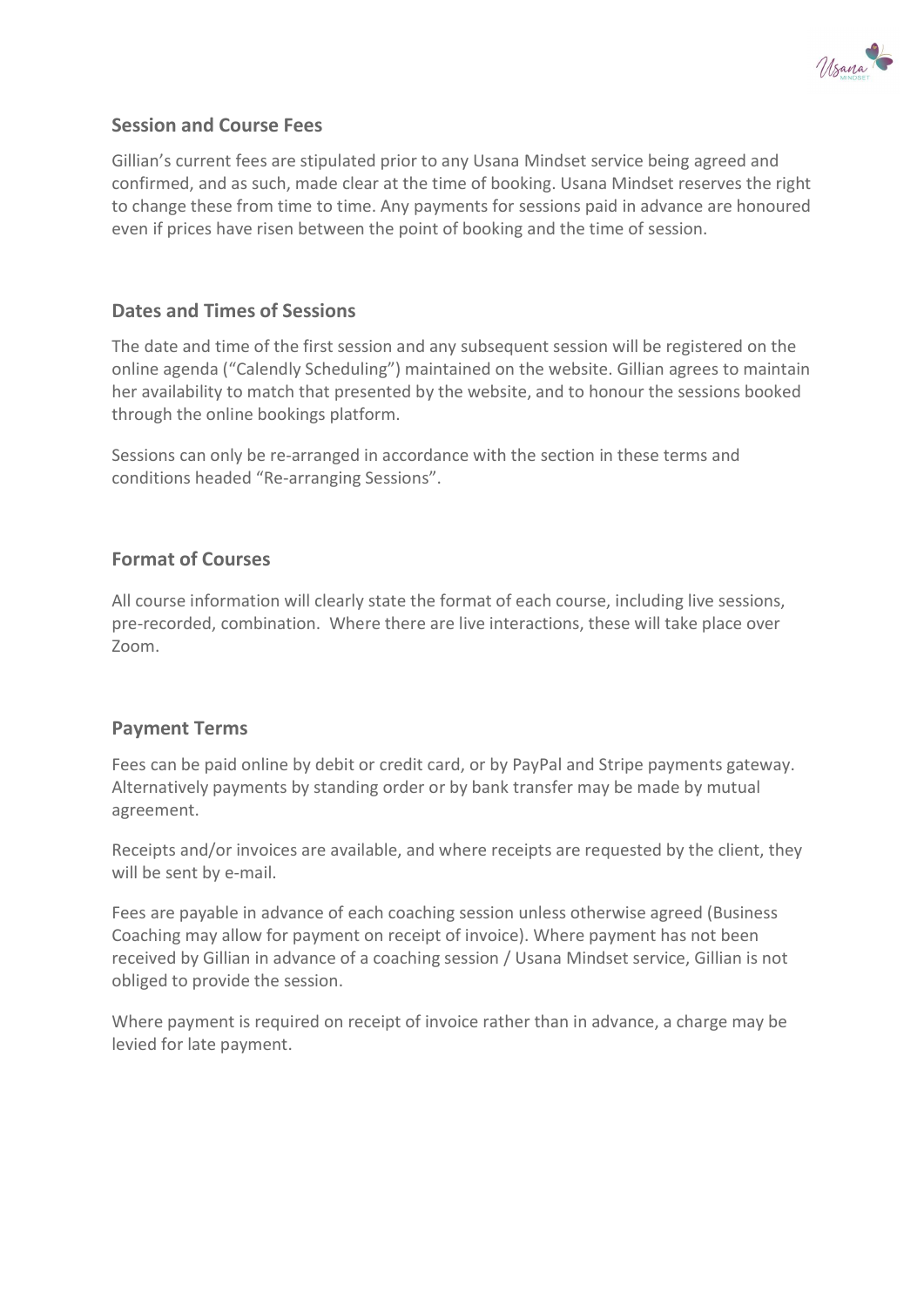

## Between Sessions

Gillian may assign the client tasks or exercises to complete between coaching sessions. There is no obligation on the client to complete these items of 'homework', but not doing so may slow the client's progress in gaining improved quality of life or achieving desired business or personal outcomes.

The client may contact Gillian by phone or e-mail between sessions to seek clarification regarding anything arising from a coaching session or for administrative purposes (eg. where a client needs to rearrange a coaching session or make a payment). Additional coaching can also be provided between sessions but there will be an additional charge for this. Gillian will always advise a client in advance if the nature of a client's contact is likely to incur an additional charge and no such charges will be imposed without the client's agreement.

## Rearranging Sessions

If a client needs to re-arrange a coaching session, they should provide at least 48 hours notice. No refunds will be given to clients for unused coaching sessions / Usana Mindset services unless 48 hours notice has been given. In exceptional circumstances, Gillian may need to re-arrange a coaching session. In those instances, she will also give the client 48 hours notice where practical.

Where a client pays for a session or sessions in advance, they must have the coaching session(s) / Usana Mindset service that they have paid for within 6 months of the payment or their fee is forfeited.

## Confidentiality

Personal information or business information supplied by clients in coaching sessions will be treated as confidential. It will not be disclosed to a third party without the client's prior permission, save where required by law or where action might be necessary to prevent harm to the client or someone else.

## Early Termination

In exceptional circumstances, such as illness or unavailability due to bereavement or other commitments, inappropriate behaviour by the client, actual or potential conflict of interest, or other reasons, Gillian can decide to terminate the service to the client early or refuse or be unable to provide further coaching sessions to the client. In such a circumstance, the client will be given reasonable notice of termination by Gillian where practicable and will be refunded any advance payments made for coaching sessions not yet provided.

Whereby the Client has committed to a program of Coaching, and parties have this in writing, early termination is indeed permitted by the Client. However, end of service does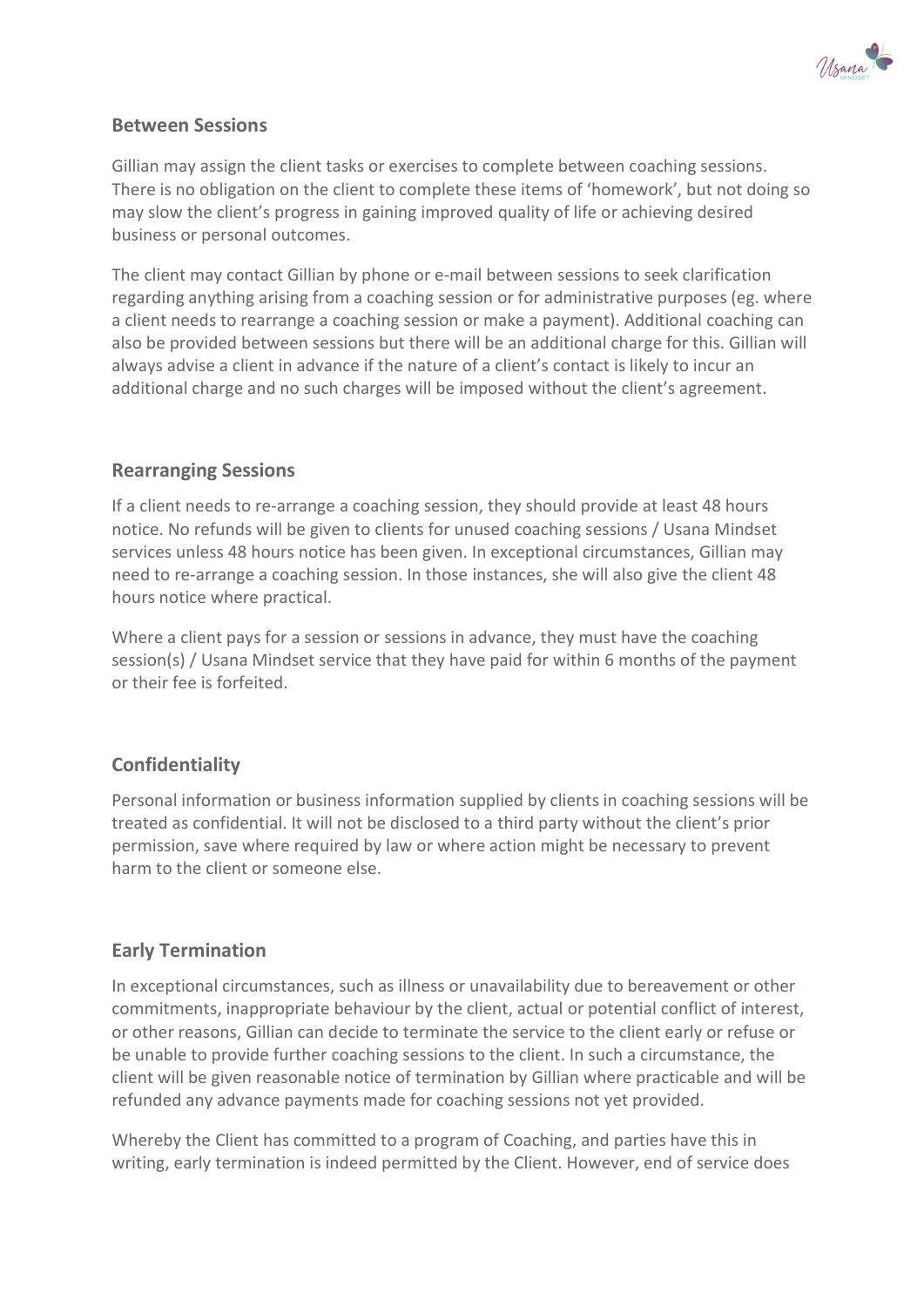

not equate to refund in monies, as an agreement was made. All services used will not be refunded. As such, Usana Mindset is not obligated to refund any monies. However, Gillian has the authority to make a decision on any refund of monies for sessions not used. This will be reviewed on a case by case basis.

In relation to Courses, refunds are not permitted and as such, will not be granted.

## Responsibilities

Gillian will seek to enable the client to improve their quality of life or level of business success and to achieve their desired outcomes. Remarkable results can be achieved where clients follow a clear plan in a committed way. However, the client has sole responsibility for taking important decisions in their life or business. Gillian has no liability for any loss incurred by any client, whether financial or otherwise, following commencement of coaching sessions or other Usana Mindset service, or for any perceived failure by the client, whether justified or otherwise, to achieve a material improvement in trauma recovery, quality of life, career or business or to achieve their desired outcomes or goals.

## Variation of Terms & Conditions

Where an Initial Number of Sessions is agreed, any changes to these terms and conditions intended to take effect prior to the conclusion of those Initial Number of Sessions will only have effect if agreed by both Gillian and the client and confirmed by Gillian / Usana Mindset in writing by email or letter. In other cases, Usana Mindset may change any of these terms or conditions including the Per Session Fee by giving the client one week's notice in writing by letter or e-mail of the change(s). If following receipt of such notification of change, the client no longer wishes to proceed with further coaching sessions, they may withdraw from the service immediately by giving notice in writing by email or letter and they will then be entitled to a full refund of any fees paid in advance for coaching sessions or any other Usana Mindset service not yet provided. Such notice will be effective on receipt by Usana Mindset / Gillian.

### Public Liability Insurance

Usana Mindset / Gillian Fowler is covered by Public & Product Liability Insurance for Coaching and Training via Oxygen Insurance.

### Governing Law

This contract is governed by the law of Scotland whose courts have exclusive jurisdiction in relation to any dispute, disagreement, proceedings or legal claim of any nature relating to the service provided or the contract.